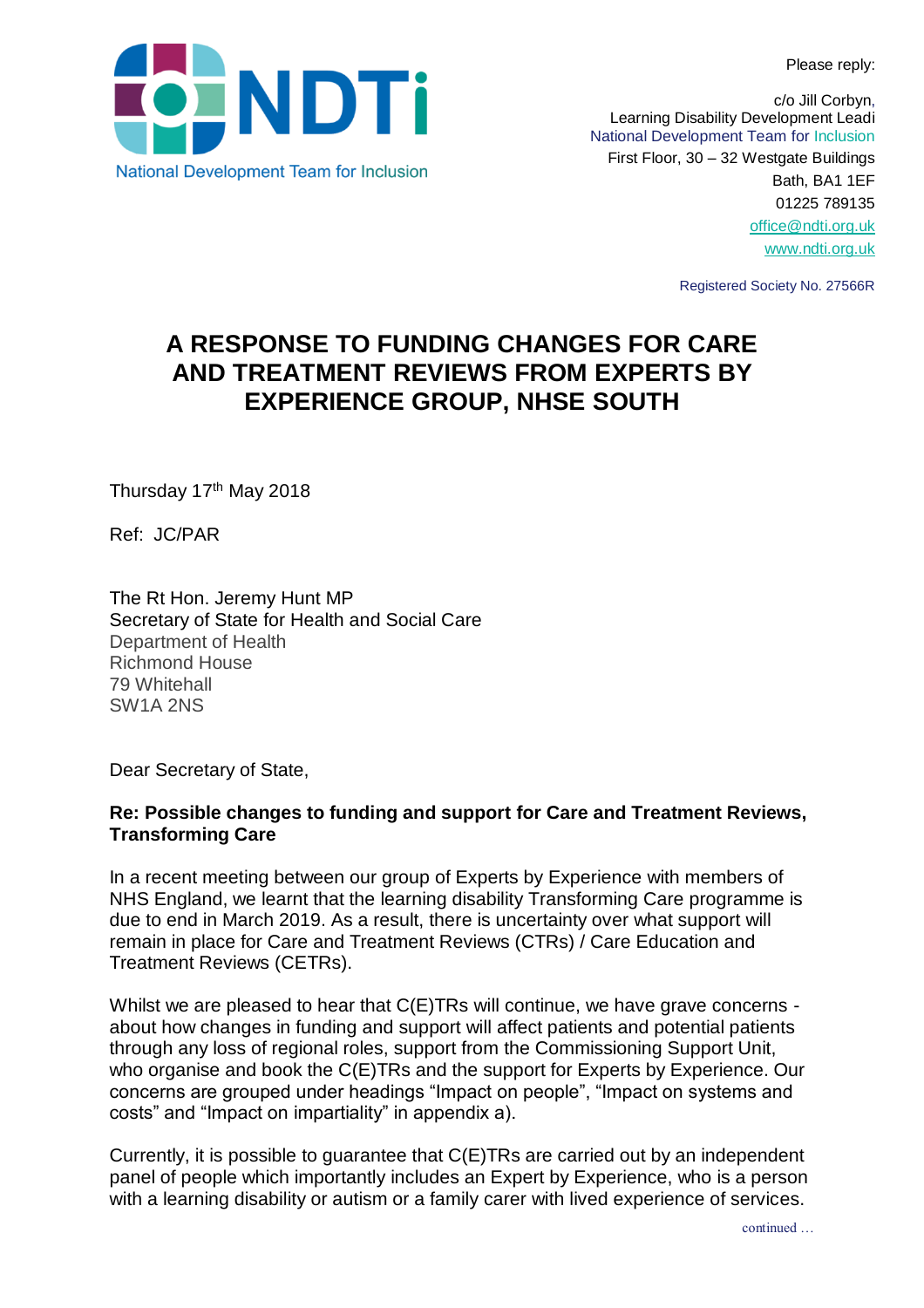Together with the rest of the panel they ask key questions and make recommendations that improve the quality of care received in hospital, encourage progress towards appropriate discharge to sustainable supported provision and often lead to improvements in safety, care and treatment.

Our experience leads us to believe there are serious risks in dismantling the present system and we want to help ensure full consideration is given to these while planning changes. Dangers include:

- People being held in hospitals for longer than needed because some commissioners lack a clinical background and can't make an effective challenge to the responsible clinician without support from the C(E)TR panel
- Loss of the important voice of people with learning disabilities and families in the C(E)TR process- which has been shown to have a positive impact
- Changes to regional structures that would leave a lack of oversight, focus and quality assurance

We believe that any decision to reduce support for this important work goes against the principles of the Transforming Care agenda, which is yet to fully achieve its ambition – making sure people receive the best support, in the best place possible and having opportunities to live the life they deserve. We are also concerned that this decision might be made without hearing from and involving those who would be affected by the change.

We believe that compared to the human and financial cost of people being inappropriately placed in hospitals or discharged without suitable personalised support, the cost of sustaining the present system of C(E)TRs is slight.

We ask for clarity around the changes and would welcome a meeting with you to further discuss our hopes and concerns. We look forward to your response

Yours faithfully,

## *Jill Corbyn*

Jill Corbyn, Learning Disability Development Lead, NDTi

## **On Behalf of the Experts by Experience group, NHSE South**

Cc. Simon Stevens, Chief Executive, NHS England Ray James, National Learning Disability Director, NHS England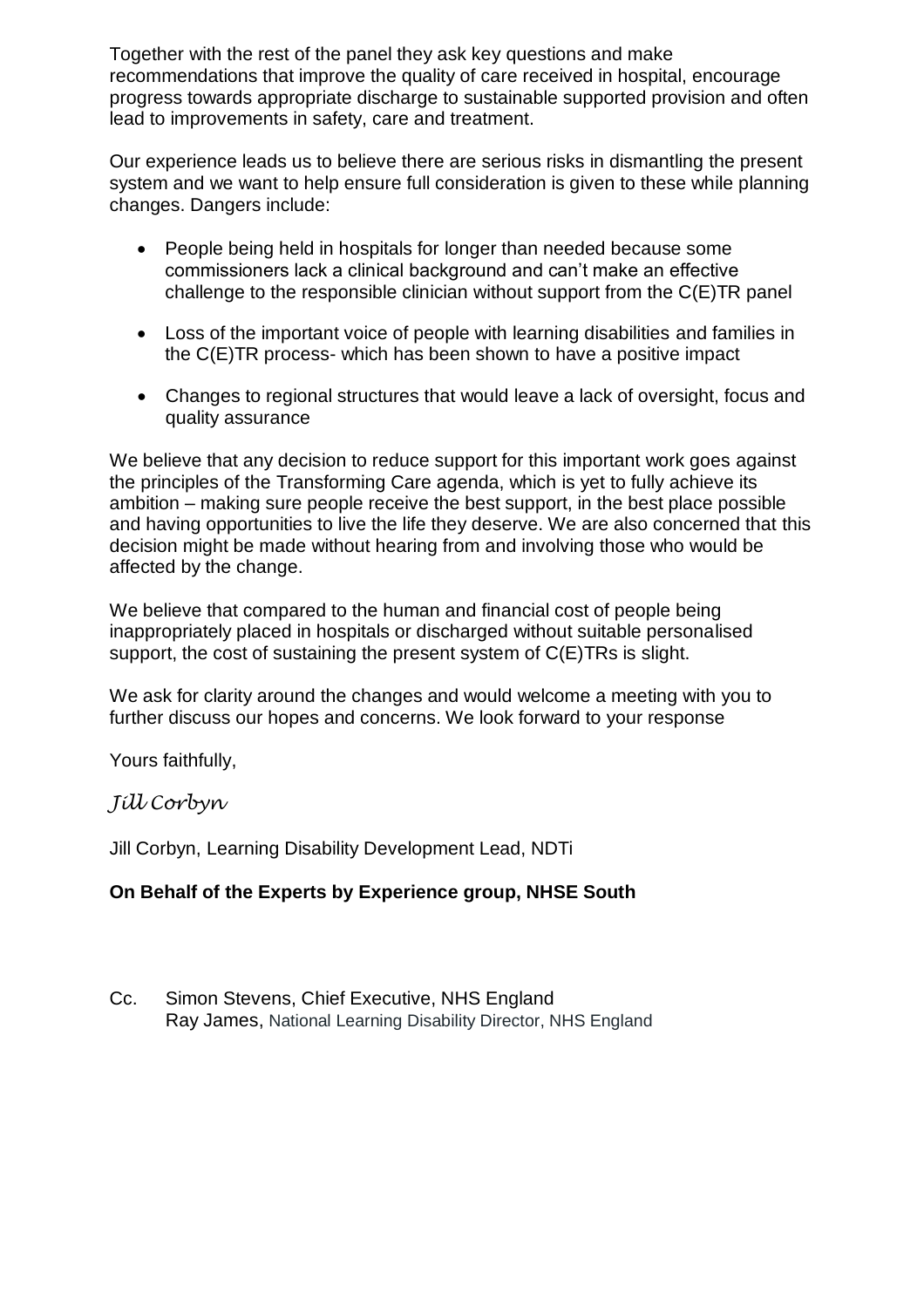## **Full list of concerns noted on 23rd April 2018 by the Experts by Experience Group, NHSE South**

*Supported by Jill Corbyn, Learning Disability Development Lead, NDTi* 

### **Impact on people**

- Without the stewardship from NHS England, a lack of buy-in from CCGs and local authorities may mean that people are not supported to move back to their communities. Some CCGs are not currently attending C(E)TRs and are disincentivised to do so when specialised commissioning are paying for placements in Assessment and Treatment Units. NHSE interrogates any lack of CCG active engagement reported by the panel.
- C(E)TRs could become Multi-Disciplinary Teams. We have seen this happen, where Experts by Experience are not involved and meetings are re-branded, the patient loses a significant opportunity for expert input from beyond the status quo and there is little expectation of a change in their circumstances. Experts by Experience bring a whole life perspective to the review.
- More people will die in hospital, because they are in hospital for longer.
- Families, who have told us they value having family members as Experts by Experience on the panel, will not have this support and identification if C(E)TRs either don't go ahead or the panel membership changes.
- Safeguarding issues are not identified this is a particular concern for people who don't have family, or whose family are not able to advocate for them, perhaps because of the long distances people are placed away from home.
- Community C(E)TRs –which greatly reduce the need for hospitalisation are not done, resulting in more admissions

### **Impact on systems and cost**

- A change to the regional structure would leave a lack of oversight and focus
- It risks duplication of administration by CCGs regionally and nationally
- Loss of intelligence gathering, regional oversight and quality assurance
- More postcode lottery, because of the reduction in regional oversight and coordination
- A lack of accountability
- A reduction in value for money as quality issues are not picked up and people have poorer outcomes
- Loss of economies of scale organisation, training and recruitment
- We are also concerned that CCGs might struggle to finance and prioritise C(E)TRs, due to competing demands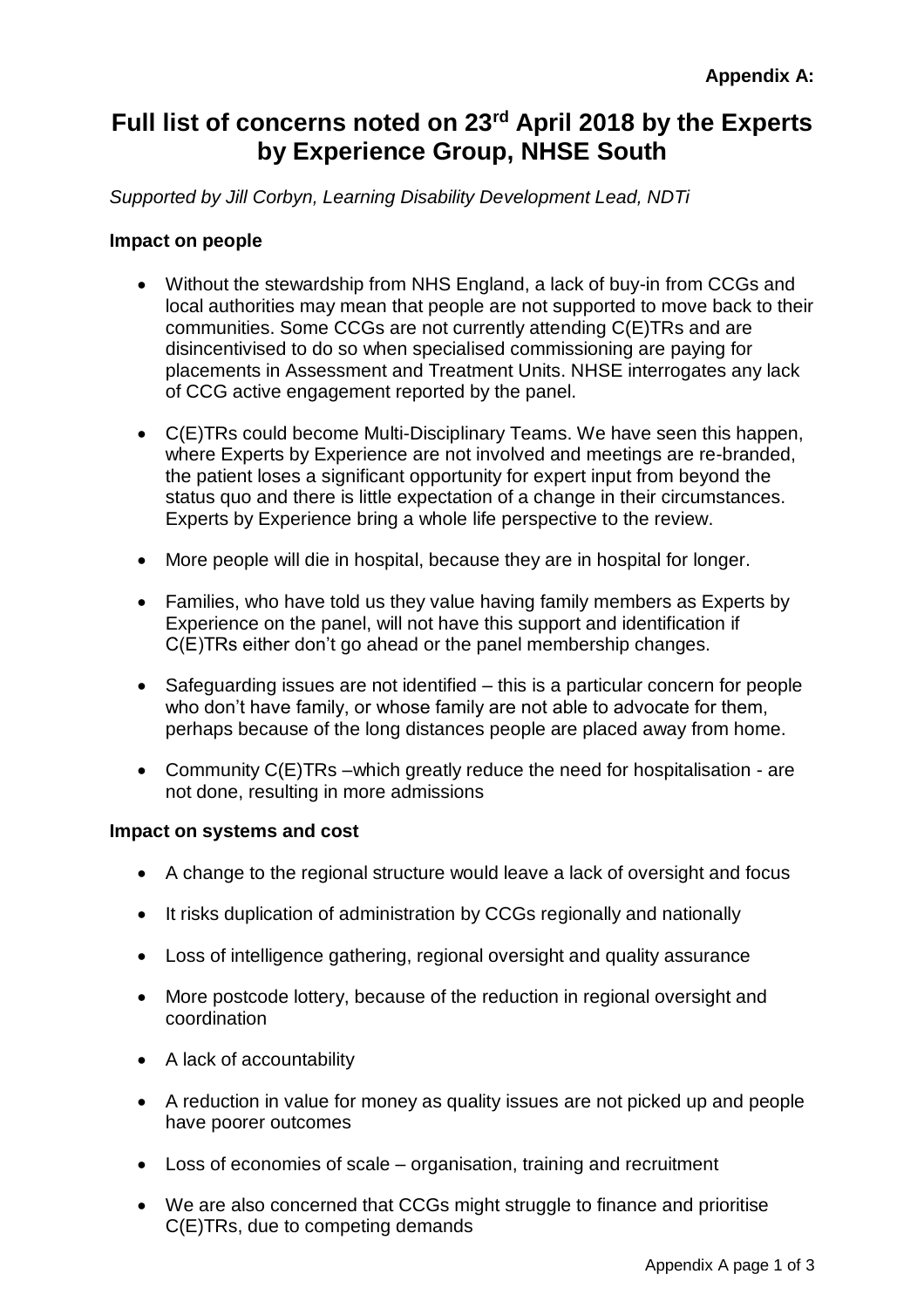### **Impact on impartiality**

- CCGs may use Experts by Experience that are known to them, risking the independence, transparency and rigorous challenge – the current system avoids this.
- It might be a challenge for individual CCGs to identify and support Experts by experience.
- Without national and regional support, it is more difficult for people with learning disabilities and autism to be involved in the project.
- It is important that there is regional oversight to challenge poor practice, lack of engagement and to ensure good outcomes for people.

The group feels strongly that the people affected by any decision should be involved in the decision, and it is made in line with the principles and values of the project. We also hope that:

- C(E)TRs continue to be regionally organised, independent of CCGs
- There is a place to raise challenge and concern at a regional level
- CCGs will continue to be held to account with national and regional and independent oversight, data collection and analysis
- Experts by Experience will continue to be supported independent recruitment, training and support as well as opportunities to come together and share their experience are vital
- Experts by Experience with learning disabilities and autism will stay involved, as this often allows individuals the support they need to have their say and participate in their own C(E)TR
- Experts by Experience continue to be valued and recognised as part of this process
- C(E)TR data recording is shared with the CQC
- C(E)TRs are added to contracts as a requirement
- There is a record of unmet needs
- There is a cost analysis of what is currently being achieved, and this is considered against a projection of what it would take individual CCGs to set up a new system and deliver change for people who are being held in ATUs
- $\bullet$  If a decision is made to change the delivery of  $C(E)$ TRs, the budget is ringfenced
- Consideration is given to how to sustain involvement of Clinical Reviewers and Experts by Experience in the ongoing work